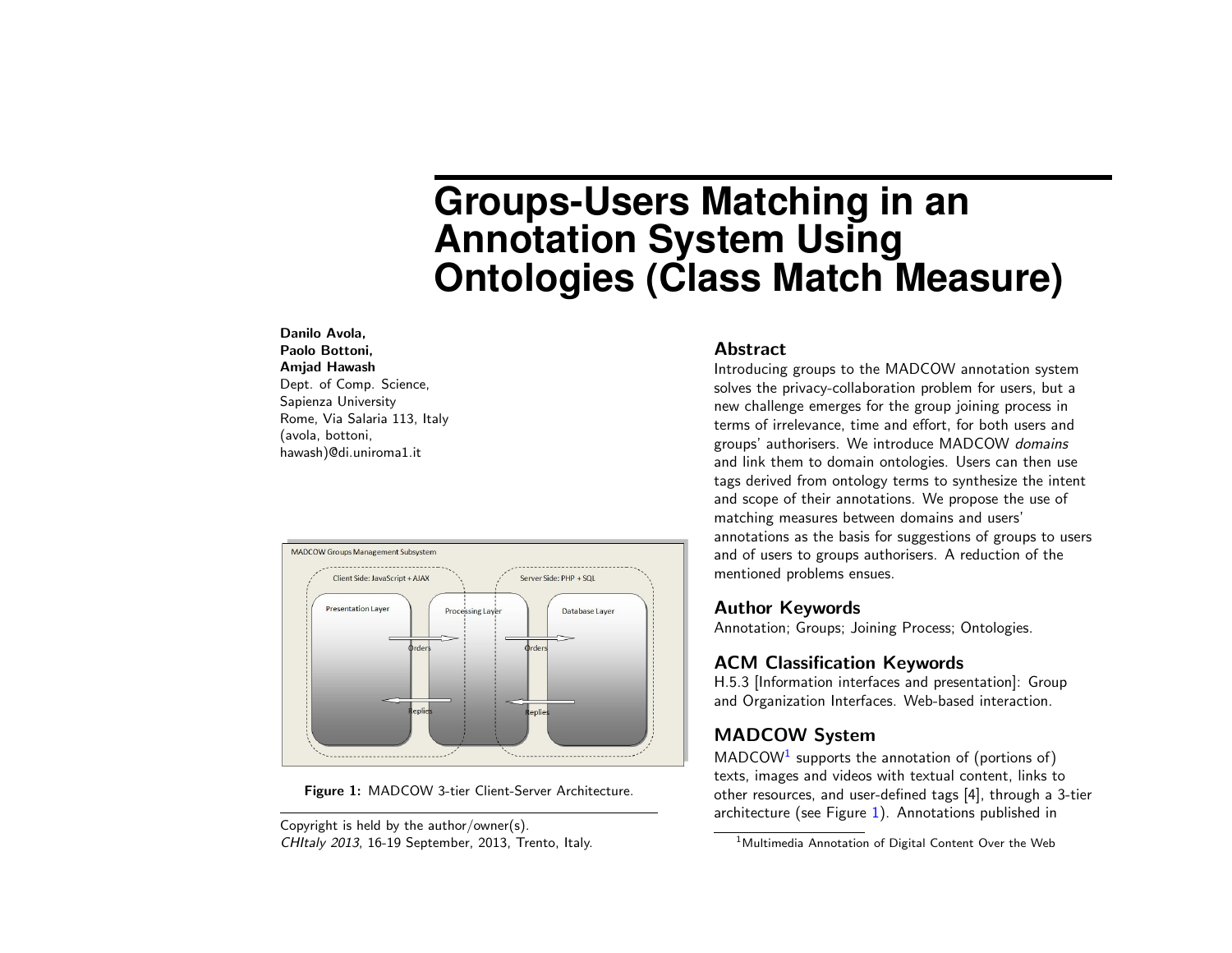MADCOW are of three types: (1) *public*: viewable by any user, (2) private: viewable by their submitters only, or (3) group-related: viewable by any member of the group to which they are posted, and nobody else.

## Users Collaboration-Privacy Conflict

Public annotations increase collaboration among users while private ones increase their privacy. Introducing groups to MADCOW solved this conflict through the notion of group-related annotation [\[3\]](#page-3-1). A group owner can select one of three different policies to allow users to join it: (1) Public: any user can join the group, (2) Invite: users can join a group only if invited by some group member with *authoriser* status $^2$  $^2$ , or (3) Apply: users apply for joining the group, and admission is subject to approval by one of the authorisers.

<span id="page-1-1"></span>Table 1: Number of operations and average duration.

|        | $#$ of times | Mean  |
|--------|--------------|-------|
| Create | 72           | 37.3  |
| Update | 51           | 15.9  |
| Invite | 719          | 99.25 |
| Join   | 125          | 5.6   |

#### Scenario

A teacher of a course on Web design metrics wants his students to perform collaborative evaluation of Web sites (site structure and graphical quality) by annotating their contents. He starts by letting students submit private and public annotations, but later on he notices limited and unfocused collaboration patterns. He decides to partition them into two sets according to their interests. Hence, he creates two groups, for the domains "Site Structure" and "Graphics Quality", respectively. He asks the system to suggest students for each group, based on the interests shown by the use of specific tags. A ranked list of students is generated for each group, based on which the teacher enlists students in the two groups and asks them to submit annotations only within groups.

#### Manual Group-Join Problems

The manual joining process introduces two main problems:

#### Irrelevance Problem

Authorisers deciding to invite users to their group and users looking for relevant groups share similar, if symmetrical, problems: "how do authorisers know who could be interested in joining their group?" or "what groups exist which might interest a user?". This causes users to be faced with a wealth of irrelevant data when choosing target groups or users.

#### Time-effort problem

Without matching, authorisers have to list all MADCOW users (possibly looking at their public annotations) and select some of them as receivers of invitations. Depending only on the title and a textual description of the group topic, users can send join requests to the groups considered relevant to their interests. Both processes consume time and effort and become unwieldy as the number of groups or users increases. Table [1](#page-1-1) presents information gathered from an extensive test involving 162 participants to measure the usability of mechanisms for group management, showing the number of times the different operations on groups were used and the average time needed to complete the operation. It is clear that manual invitation is a lengthy process.

## Groups-Users Automatic Suggestion

Manual-group joining problems can be solved by proper groups-users matching so that authorisers are presented with the most relevant users and users with the most relevant groups. Associating groups with publicly available representations of knowledge relevant to the group objectives is done by the selection of well-defined terms in which to express domain knowledge [\[5\]](#page-3-2). To achieve this goal, a group creator has to associate it with some

<span id="page-1-0"></span> $2$ This is given to the group owner and to group moderators.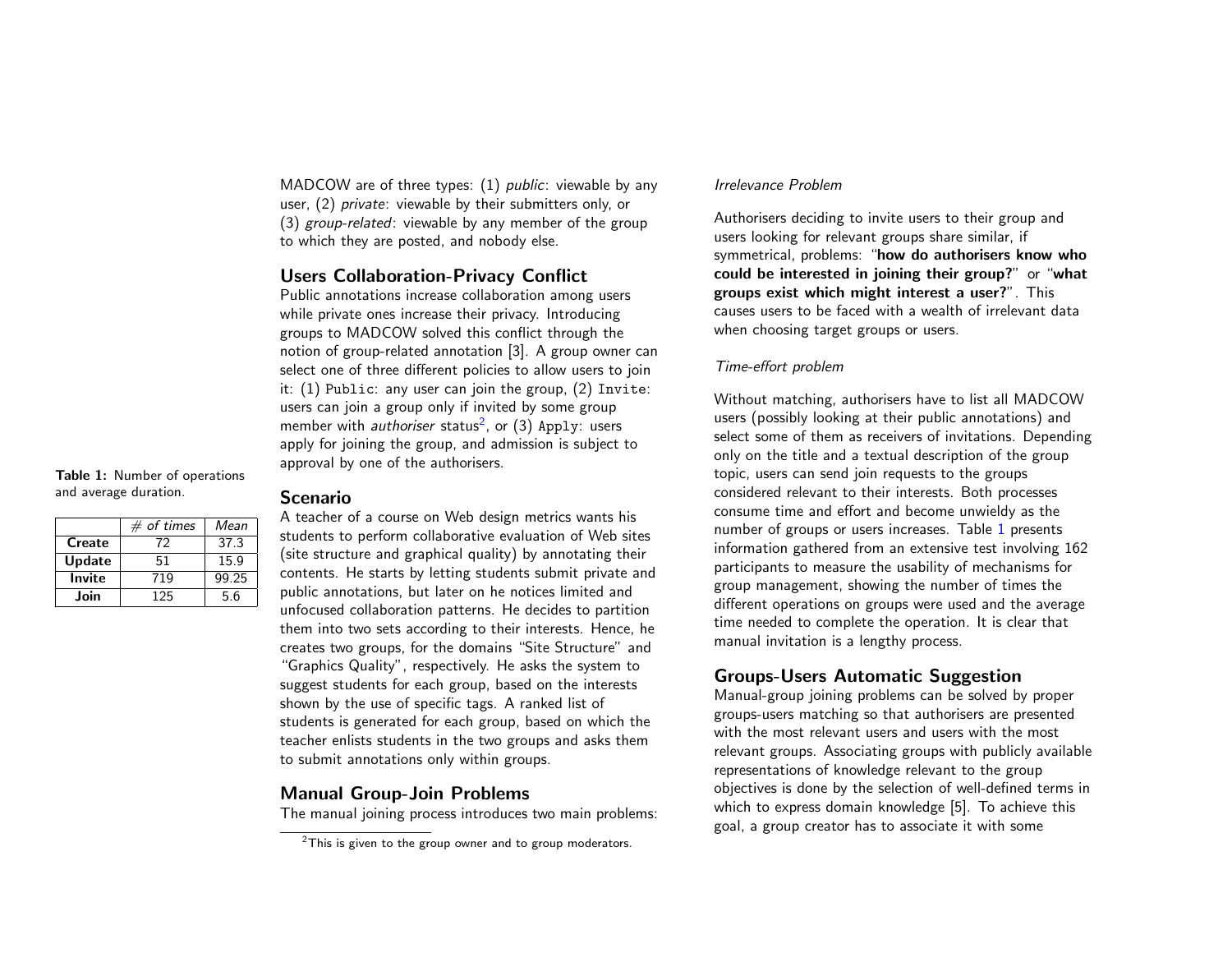

Figure 2: Group-Ontology Matching.

existing ontology, either manually, by selecting the most appropriate ontology, or by providing set of terms which reflect the intent of the group. On the annotator side, users can complement their annotations with tags to represent the intent of these annotations. The MADCOW Ontology Browser executes a matching between the terms of the representative domain and the tags of public annotations in the users-to-groups suggestion process. The same matching is done for a user searching for proper groups, where the match will include all of the user's public and private annotations.

### Relating ontologies and groups

We introduce some definitions to illustrate the role of ontologies in the process of groups-users matching: Domain: a unique name designating the area of knowledge to which an ontology refers. Concept: the name associated with a node in some ontology. Terms: lexicalisations of the concepts in some ontology. Tags: words (possibly terms in some ontology) provided by a user to characterise the annotation content [\[2\]](#page-3-3).

#### <span id="page-2-0"></span>Group-Ontology Assocoiation

As described in the following pseudocode, if a group owner provides a name for a domain the system checks whether an ontology associated with this name exists, in which case it would create an association. Otherwise, the owner is asked to input a set of terms characterising the group and which might define its domain. The system then presents the ontologies for which a match with a significant number of terms exists (Figure [2\)](#page-2-0).

```
selected Group = selectGroup():
domains = loadDomains():
r e p e a t {
 selectedDomain = selectDomain (domains);if (checkDomain (selected Domain.getTerms()) )\overrightarrow{a} ssociate (selected Group, selected Domain);
  break; \}
```

```
\} until (all Domains Considered () );
if (!group. checkAssociation())m at ched Ontologies = new List ();
 terms = askForTerms();
 foreach (ontology in MADCOW. Ontologies)
  if (OMM (terms, ontology .getTerms()) > 0)
   m at ched Ontologies . add ( ontology);
 matched Ontologies. rank();
 selected Ontology = selectOnology();
 if (!selected Ontology.isAssociated()selected Ontology . associate With Domain (selected Ontology . Title);
 associate (selected Group, selected Ontology . get Domain ());
```
#### Annotation Submission

For annotations submitted as public or private, users can use any set of tags as metadata associated with the annotation. Tags attached to these annotations will be used in the matching process to propose groups to users, and users to authorisers (only for public annotations).

#### Matching Process

The algorithms to match annotations with domains, to which sets of groups correspond.

In case a group owner asks for potential members, a matching is executed between terms of the referring domain and tags of public annotations of users not already members in the group. The appropriate users are proposed, ranked according to their relevance to the domain. If a user asks for potentially interesting groups, the matching process considers all of the user's annotations (public and private) and ranks the groups related to the most significant domains.

The Class Match Measure (exact and partial) is used to assess relevance of a group terms to domains in the process of group-domain association, and of annotations to domains in the users-to-group and domain-to-user suggestions  $[1]$ . Figure [3](#page-3-5) schematises the matching process in the domain-user association process.